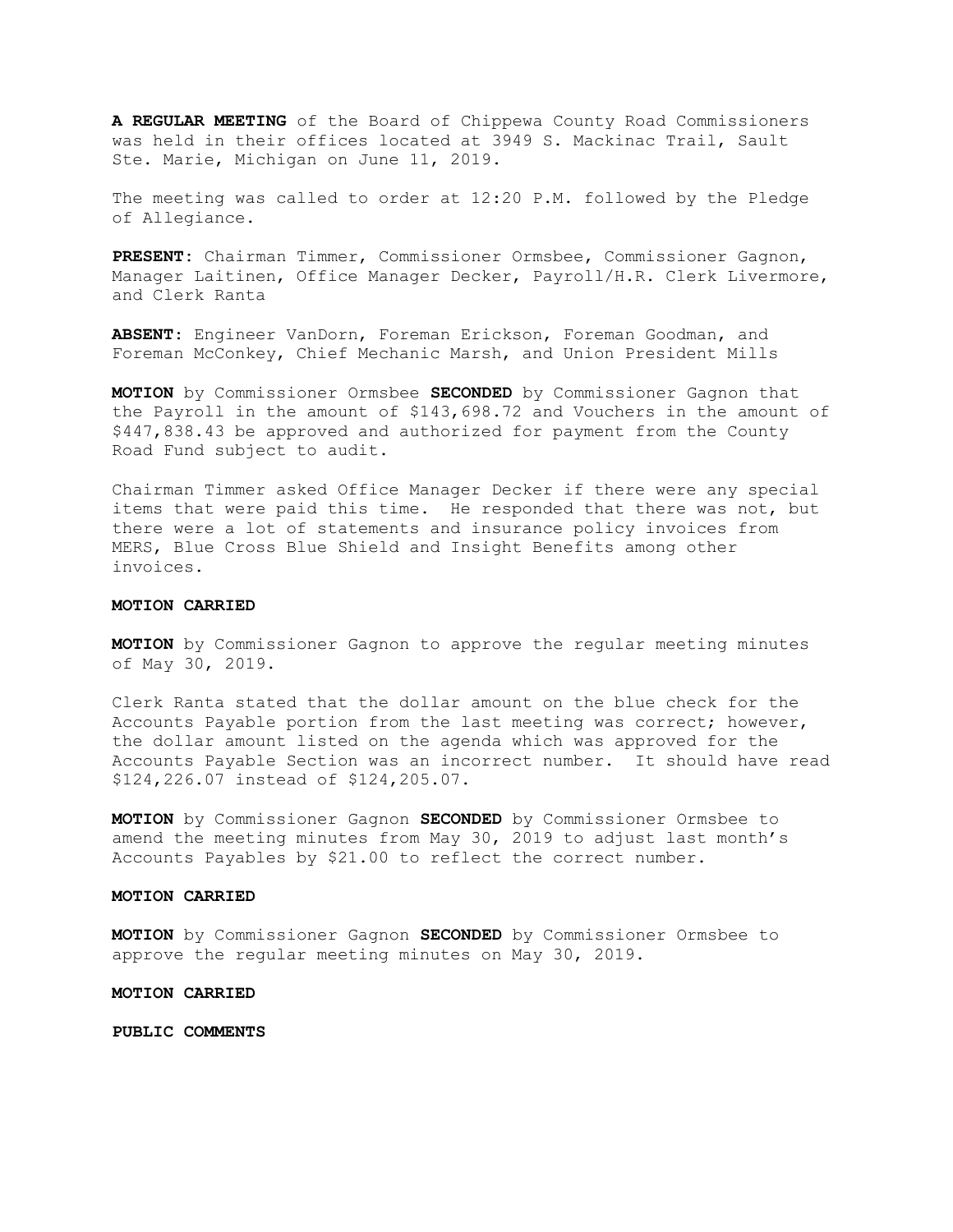### STAFF REPORTS

### Office Manager Decker

- Continue to work on the PA 202 report which is due by July 1, 2019. He has been working with Phil Wolf from Anderson Tackman Co. and with the Michigan Department of Treasury for assistance in filling out the report due to changes in the law that became effective July 1, 2018.
- Working with Payroll/H.R. Clerk Livermore on our direct deposit project.
- Will discuss the gravel bid opening later in the meeting.

## Payroll/H.R. Clerk Livermore

- Continuing to set up employees on the new timecard system.
- Brimley will be the next location to implement the timecard system.
- Networking with Iron County and Mackinac County to see how they set up Cogitate as we move forward with an electronic direct deposit system.

# MANAGER'S REPORT

- Continue to work with Engineer VanDorn on the construction side of things. He has been a great addition to our office.
- The Lakeshore Drive project will be resuming work, but has had a few minor issues due to the saturation of water from the rain.
- Payne and Dolan are approaching the end of their Lakeshore Drive project extension. Will be possibly facing liquidated damages for the delay.
- Working with Engineer VanDorn to complete our local paving packages. Our local paving projects with the Townships are turning into a large contract which should result in better prices. Discussion ensued.
- Engineer VanDorn analyzed our current paving operation specifications and rewrote it to better protect the Commission.
- Met with Township Supervisors from Drummond Island, Pickford, and Trout Lake to discuss Township Road Agreements.
- Culverts need patching and will be completed once the rain stops and the plant can fire up to produce some asphalt.
- Last meeting, there was discussion of potential deals on graders; however, the deals were for one-year off lease graders so they were slightly more expensive than anticipated. It is not feasible to move forward with a new grader at this time.

# NEW BUSINESS

 Resolution 2019-08 in support to approve new payroll procedures for direct deposit and authorize transfer authority to the payroll and payroll tax clearing account.

MOTION by Commissioner Ormsbee SECONDED by Commissioner Gagnon to approve Resolution 2019-08.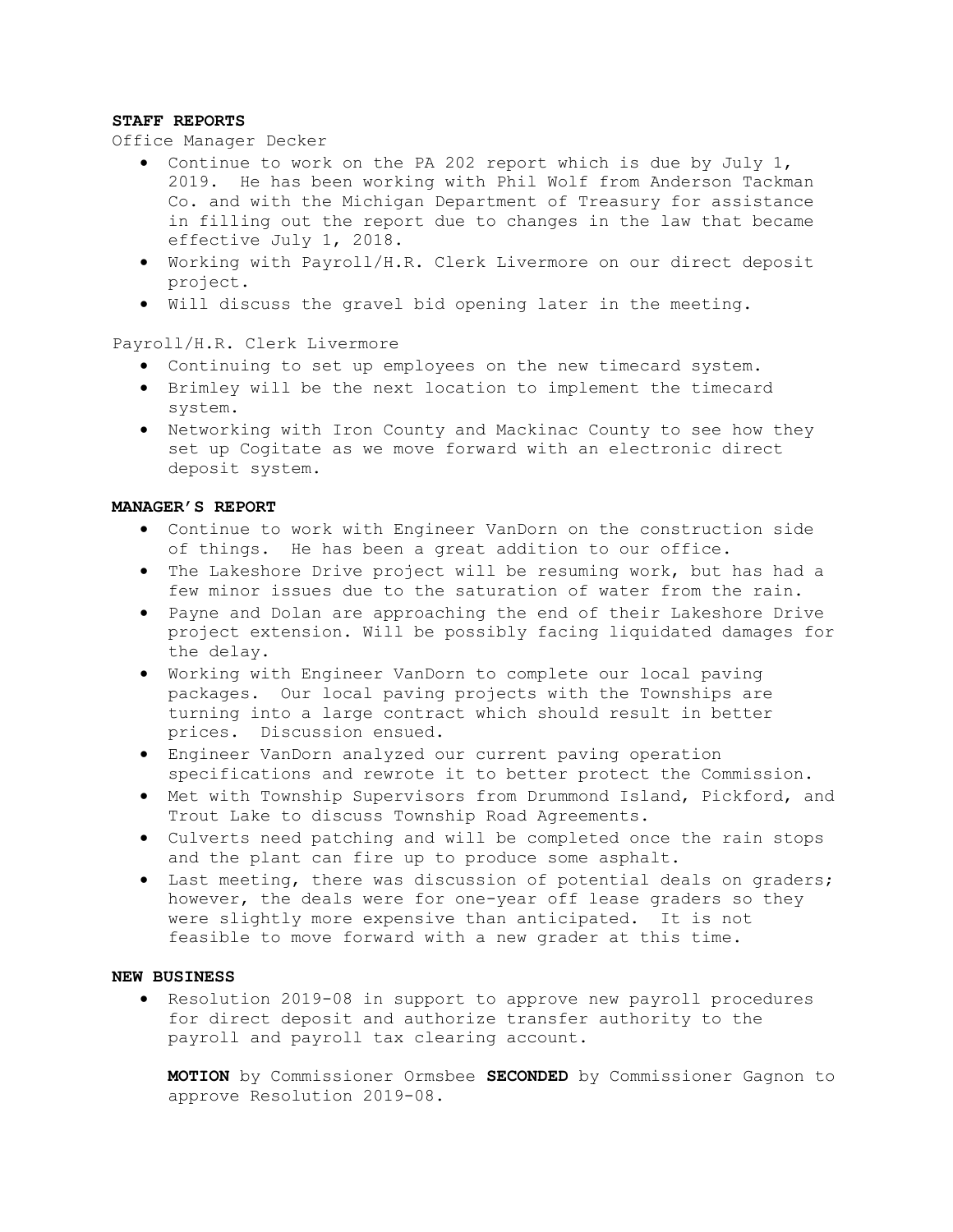### MOTION CARRIED BY UNANIMOUS ROLL CALL VOTE

 Business Internet Banking & ACH Agreement with Central Savings Bank Signature Page

MOTION by Commissioner Ormsbee and SECONDED by Commissioner Gagnon to approve the business internet banking agreement for payroll transactions only and the ACH origination agreement with Central Savings Bank and to authorize Chairman Timmer and Manager Laitinen to sign the said documents.

#### MOTION CARRIED

Old Mission Bank Depository Account

Discussion on opening a NOW depository account at Old Mission Bank briefly ensued.

Drummond Island Township Road Agreements

MOTION by Commissioner Ormsbee SECONDED by Commissioner Gagnon to approve the Drummond Island Township Road Agreements for improvements to Mack Haven Road, Bobbie Drive, Tourist Road, Maxton Cross Road, and Bass Cove Road for a combined total of \$595,929.00 for said roads.

#### MOTION CARRIED

Kinross Township Road Agreement

MOTION by Commissioner Ormsbee SECONDED by Commissioner Gagnon to approve the Kinross Township Road Agreement for improvements on Cedar Grove Drive, Country Club Drive, Clubhouse Drive, Bridget Circle, and Cypress Lane for \$112,795.00.

## MOTION CARRIED

Whitefish Township Road Agreement

MOTION by Commissioner Ormsbee SECONDED by Commissioner Gagnon to approve the Whitefish Township Road Agreement for improvements on Tahqua Trail for \$52,200.00.

Chairman Timmer abstained from the vote as he is a landowner on this roadway.

#### MOTION CARRIED

Gravel Crushing Bid Award